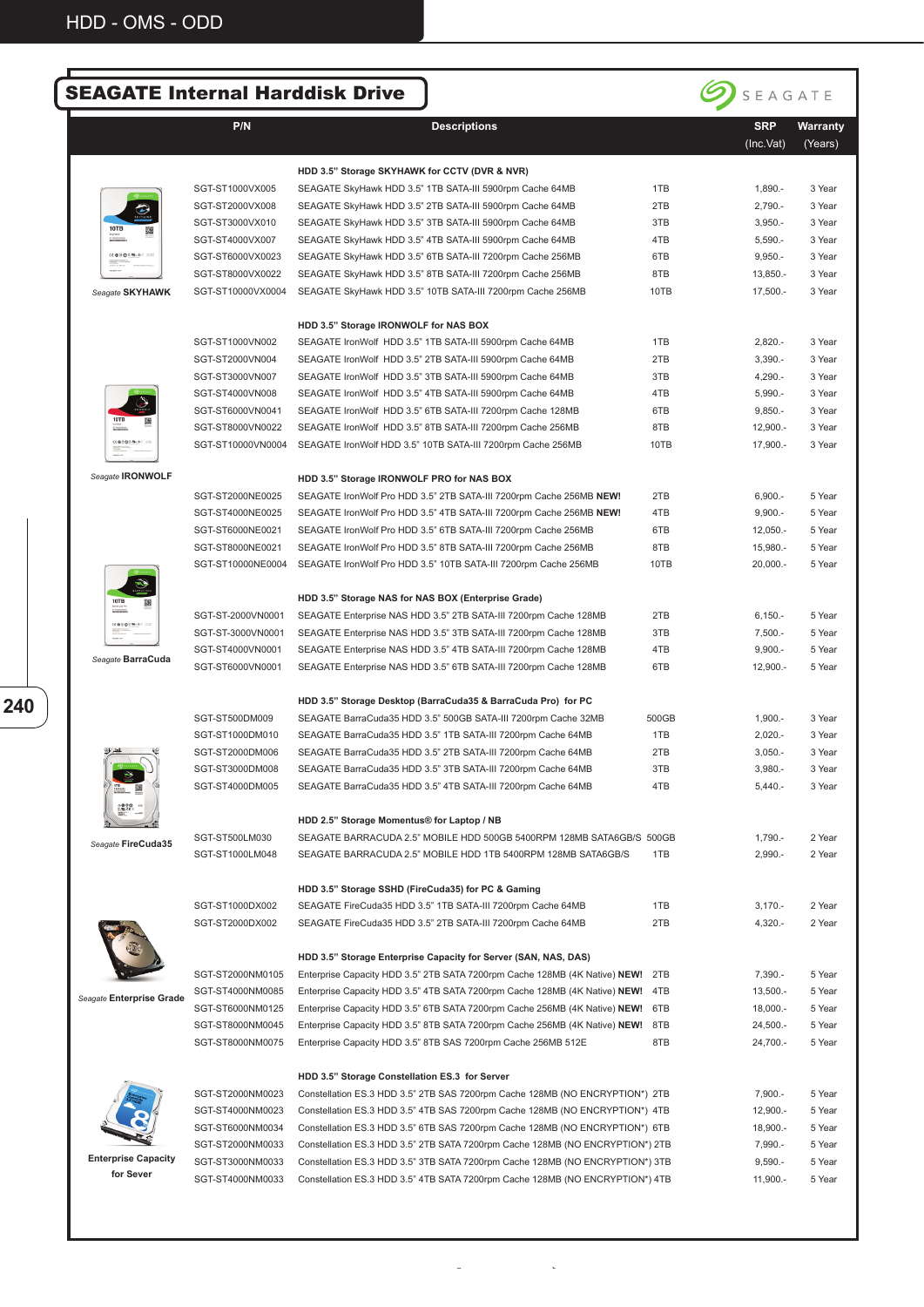## SEAGATE External Harddisk Drive



## LACIE External Harddisk Drive

|                            | <b>Article</b>   | <b>Description</b>                                                  | <b>CAP</b>      | <b>PRODUCT FAMILY</b> | <b>SRP</b><br>(InVat) | Warranty |
|----------------------------|------------------|---------------------------------------------------------------------|-----------------|-----------------------|-----------------------|----------|
|                            |                  | <b>USB 3.0</b>                                                      |                 |                       |                       |          |
|                            | SGT-LAC302000    | 1TB 2.5" Porsche Design 2.5 USB 3.0 - PC                            | 1TB             | Porsche Design        | $3,090. -$            | 3 Yrs    |
|                            | SGT-LAC301558    | 1TB 2.5" Rugged Mini USB 3.0                                        | 1TB             | Rugged Mini           | $4,290. -$            | 3 Yrs    |
|                            | SGT-LAC9000298   | 2TB 2.5" Rugged Mini USB 3.0                                        | 2TB             | Rugged Mini           | $5,790. -$            | 3 Yrs    |
|                            |                  | <b>Thunderbolt</b>                                                  |                 |                       |                       |          |
| 2.5" Porsche               | SGT-STEV2000400  | 2TB 2.5" Rugged Thunderbolt & USB 3.0 - new packaging               | 2TB             | Rugged Thunderbolt    | $9,990. -$            | 3 Yrs    |
|                            | SGT-STFA4000400  | 4TB 2.5" Rugged RAID Thunderbolt & USB 3.0 - new packaging          | 4TB             | Rugged Design         | 16,900.-              | 3 Yrs    |
|                            | SGT-STEX3000300  | 3TB 3.5" d2 Thunderbolt2 & USB 3.0 [7200rpm] - new packaging 3TB    |                 | D2 Thunderbolt        | 12,900.-              | 3 Yrs    |
|                            | SGT-STEX4000300  | 4TB 3.5" d2 Thunderbolt2 & USB 3.0 [7200rpm] - new packaging 4TB    |                 | D2 Thunderbolt        | 15,900.-              | 3 Yrs    |
|                            | SGT-STEX6000300  | 6TB 3.5" d2 Thunderbolt2 & USB 3.0 [7200rpm] - new packaging 6TB    |                 | D2 Thunderbolt        | 19,900.-              | 3 Yrs    |
|                            | SGT-STEX8000300  | 8TB 3.5" d2 Thunderbolt2 & USB 3.0 [7200rpm] - enterprise class 8TB |                 | D2 Thunderbolt        | 24,900.-              | 3 Yrs    |
|                            | SGT-STEY6000300  | 6TB 3.5" 2big RAID Thunderbolt2 & USB 3.0 [7200rpm]                 |                 |                       |                       |          |
| 2.5" Rugged                |                  | New Packaging                                                       | $2 \times 3TB$  | 2Big Thunderbolt      | $23,500. -$           | 3 Yrs    |
|                            | SGT-STEY8000300  | 8TB 3.5" 2big RAID Thunderbolt2 & USB 3.0 [7200rpm]                 |                 |                       |                       |          |
|                            |                  | New Packaging                                                       | $2 \times 4TB$  | 2Big Thunderbolt      | 27,900.-              | 3 Yrs    |
|                            | SGT-LAC9000473AS | 12TB 3.5" 2big RAID Thunderbolt2 & USB 3.0 [7200rpm]                | $2 \times 6TB$  | 2Big Thunderbolt      | 35,900.-              | 3 Yrs    |
|                            | SGT-STEY16000300 | 16TB 3.5" 2big RAID Thunderbolt2 & USB 3.0 [7200rpm]                |                 |                       |                       |          |
|                            |                  | enterprise class drives                                             | $2 \times 8$ TB | 2Big Thunderbolt      | 49,900.-              | 3 Yrs    |
|                            |                  | <b>USB Type C</b>                                                   |                 |                       |                       |          |
|                            | SGT-STFR1000400  | 1TB 2.5" Rugged USB 3.1 Type C NEW!                                 | 1TB             | Rugged Design         | $5.690 -$             | 2 Yrs    |
|                            | SGT-STFR2000400  | 2TB 2.5" Rugged USB 3.1 Type C NEW!                                 | 2TB             | Rugged Design         | 7,990.-               | 2 Yrs    |
| <b>3.5" DESKTOP DRIVES</b> | SGT-STFR4000400  | 4TB 2.5" Rugged USB 3.1 Type C NEW!                                 | 4TB             | Rugged Design         | 11,990.-              | 2 Yrs    |
|                            | SGT-STFD1000402  | 1TB 2.5" Porsche Design 9227 USB 3.0 Type C Silver NEW!             | 1TB             | Porsche Design        | $4,590. -$            | 2 Yrs    |
|                            | SGT-STFD2000402  | 2TB 2.5" Porsche Design 9227 USB 3.0 Type C Silver NEW!             | 2TB             | Porsche Design        | $6,290. -$            | 2 Yrs    |
|                            | SGT-STFD2000406  | 2TB 2.5" Porsche Design 9227 USB 3.0 Type C                         |                 |                       |                       |          |
|                            |                  | Rose Gold [ APPLE ] NEW!                                            | 2TB             | Porsche Design        | $6,290. -$            | 2 Yrs    |
|                            | SGT-STFD2000403  | 2TB 2.5" Porsche Design 9227 USB 3.0 Type C Gold NEW!               | 2TB             | Porsche Design        | $6,290. -$            | 2 Yrs    |
|                            | SGT-STFD4000402  | 4TB 2.5" Porsche Design 9227 USB 3.0 Type C Silver NEW!             | 4TB             | Porsche Design        | $9,490. -$            | 2 Yrs    |
|                            | SGT-STFE4000300  | 4TB 3.5" Porsche Design 9237 3.5 USB 3.0 Type C Silver NEW! 4TB     |                 | Porsche Design        | 7,990.-               | 2 Yrs    |
| 3.5" Multi Driver RAID     | SGT-STFE5000301  | 5TB 3.5" Porsche Design 9237 3.5 USB 3.0 Type C Silver NEW! 5TB     |                 | Porsche Design        | 9,590                 | 2 Yrs    |
|                            | SGT-STFE8000300  | 8TB 3.5" Porsche Design 9237 3.5 USB 3.0 Type C Silver NEW! 8TB     |                 | Porsche Design        | $13.500 -$            | 2 Yrs    |

ิ ้

**241**

SEAGATE